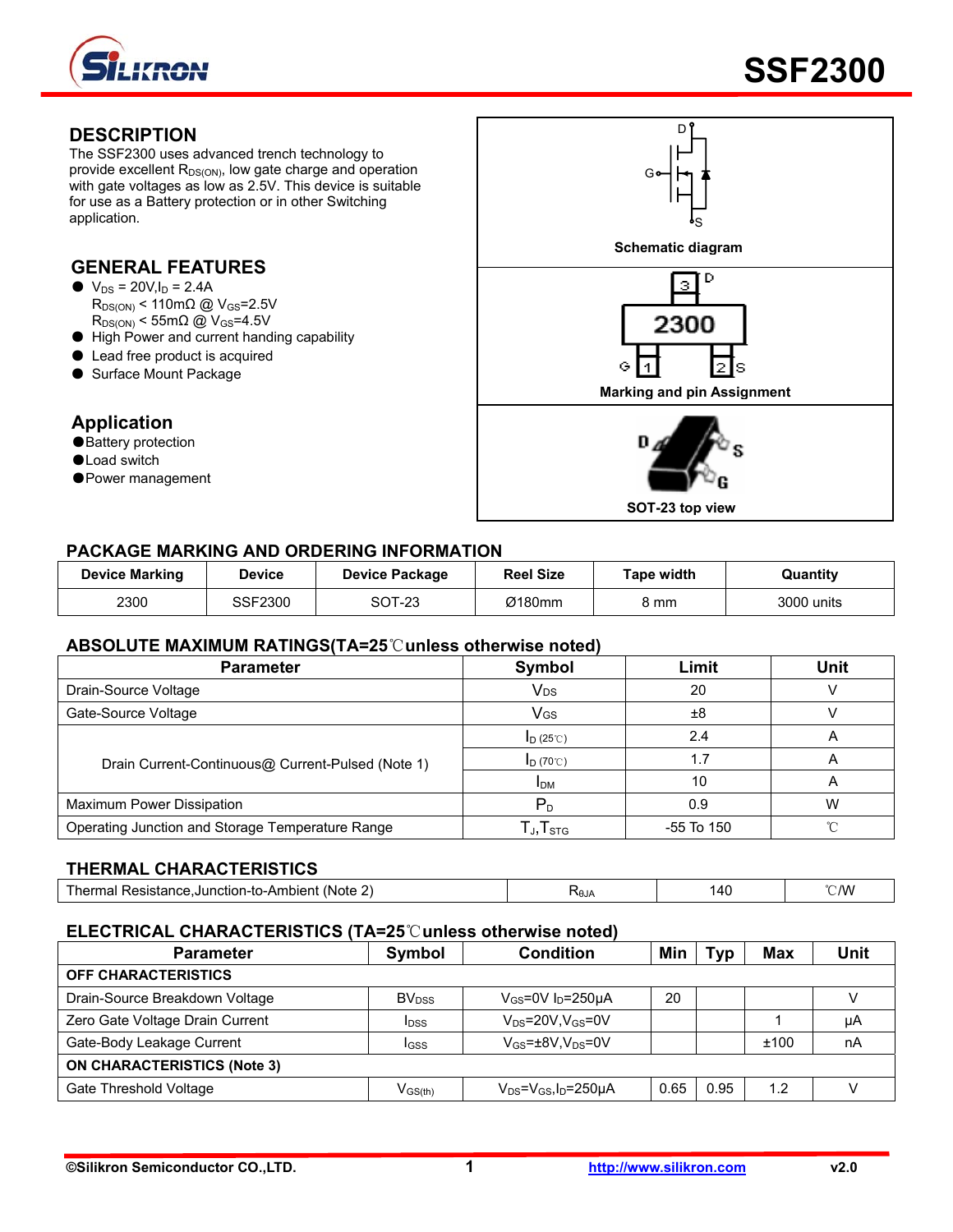

| Drain-Source On-State Resistance          | $R_{DS(ON)}$     | $V_{GS} = 2.5V$ , $I_D = 3.1A$                                                          | 68   | 110 | $m\Omega$ |
|-------------------------------------------|------------------|-----------------------------------------------------------------------------------------|------|-----|-----------|
|                                           |                  | $V_{GS} = 4.5V, I_D = 3.6A$                                                             | 42   | 55  | $m\Omega$ |
| Forward Transconductance                  | $g_{FS}$         | $V_{DS} = 5V I_D = 3.6A$                                                                | 8    |     | S         |
| <b>DYNAMIC CHARACTERISTICS (Note4)</b>    |                  |                                                                                         |      |     |           |
| Input Capacitance                         | $C_{\text{lss}}$ |                                                                                         | 300  |     | <b>PF</b> |
| Output Capacitance                        | $C_{\rm oss}$    | $V_{DS}$ =10V, $V_{GS}$ =0V,<br>$F = 1.0$ MHz                                           | 120  |     | <b>PF</b> |
| Reverse Transfer Capacitance              | C <sub>rss</sub> |                                                                                         | 80   |     | <b>PF</b> |
| <b>SWITCHING CHARACTERISTICS (Note 4)</b> |                  |                                                                                         |      |     |           |
| Turn-on Delay Time                        | $t_{\sf d(on)}$  |                                                                                         | 7    | 15  | nS        |
| Turn-on Rise Time                         | t,               | $V_{DD}$ =10V, R <sub>L</sub> = 2.8 Ω<br>$V_{GS}$ =4.5V, R <sub>GEN</sub> =6 $\Omega$ , | 55   | 80  | nS        |
| Turn-Off Delay Time                       | $t_{d(off)}$     | $In=3.6A.$                                                                              | 16   | 60  | nS        |
| <b>Turn-Off Fall Time</b>                 | tr               |                                                                                         | 10   | 25  | nS        |
| Total Gate Charge                         | $Q_g$            |                                                                                         | 4.0  | 10  | nC        |
| Gate-Source Charge                        | $Q_{gs}$         | $V_{DS} = 10V \cdot$ In=3.6A.V $_{GS} = 4.5V$                                           | 0.65 |     | nC        |
| Gate-Drain Charge                         | $Q_{gd}$         |                                                                                         | 1.5  |     | пC        |
| <b>DRAIN-SOURCE DIODE CHARACTERISTICS</b> |                  |                                                                                         |      |     |           |
| Diode Forward Voltage (Note 3)            | $V_{SD}$         | $V_{GS}$ =0V, $I_S$ =0.94A                                                              | 0.76 | 1.2 | $\vee$    |
| Diode Forward Current (Note 2)            | Is               |                                                                                         | 0.94 |     | A         |

#### **NOTES:**

**1.** Repetitive Rating: Pulse width limited by maximum junction temperature.<br>**2.** Surface Mounted on 1in<sup>2</sup> FR4 Board, t ≤ 10 sec.

**3.** Pulse Test: Pulse Width ≤ 300μs, Duty Cycle ≤ 2%.

**4.** Guaranteed by design, not subject to production testing.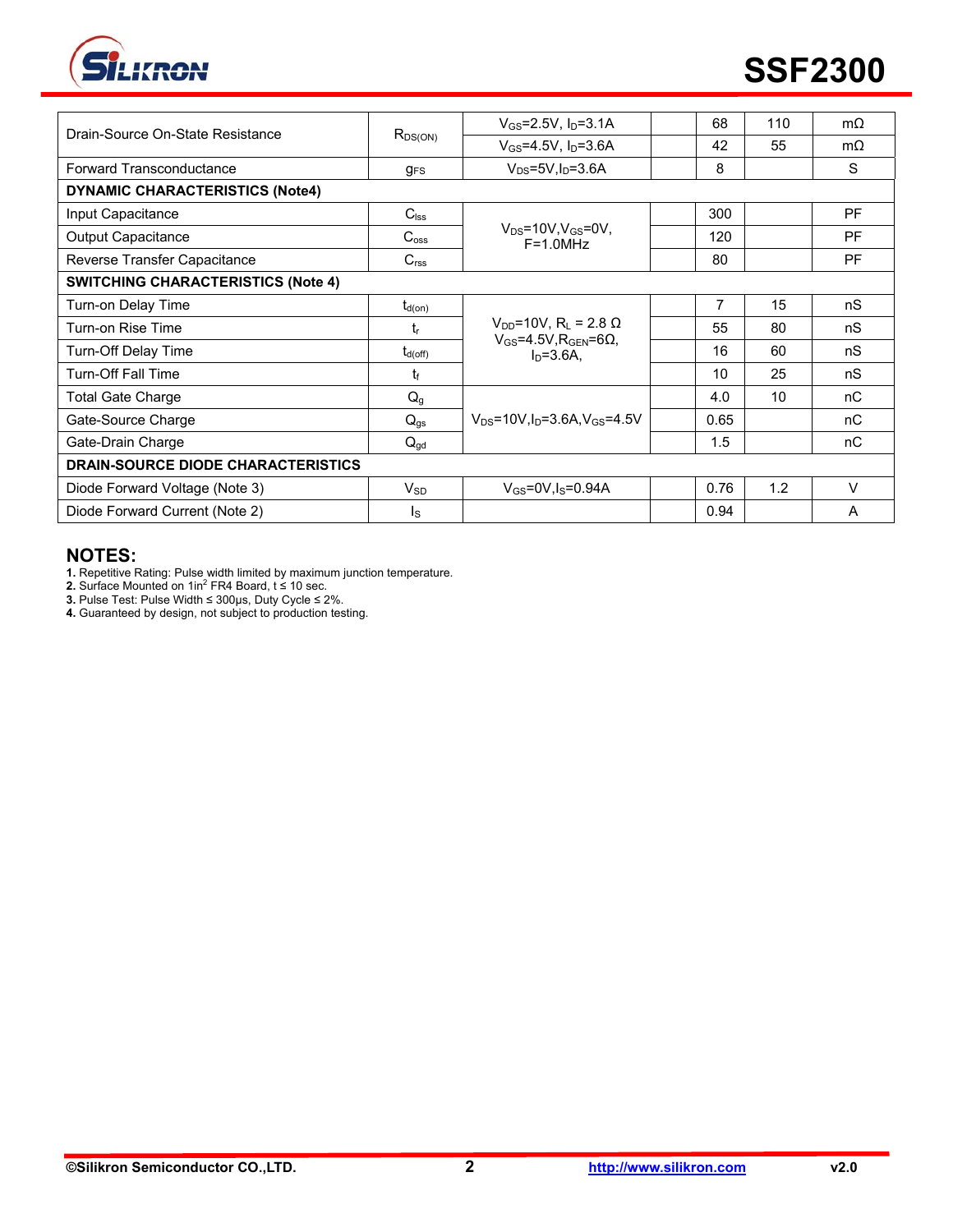

## **TYPICAL ELECTRICAL AND THERMAL CHARACTERISTICS**

Rgen Vin G Vdd Rl Vout S  $\overline{\mathsf{D}}$ 

**Figure 1:Switching Test Circuit** 



**Figure 3 Power Dissipation** 



**Figure 5 Output CHARACTERISTICS Figure 6 Drain-Source On-Resistance**



**Figure 2:Switching Waveforms** 



**Figure 4 Drain Current** 



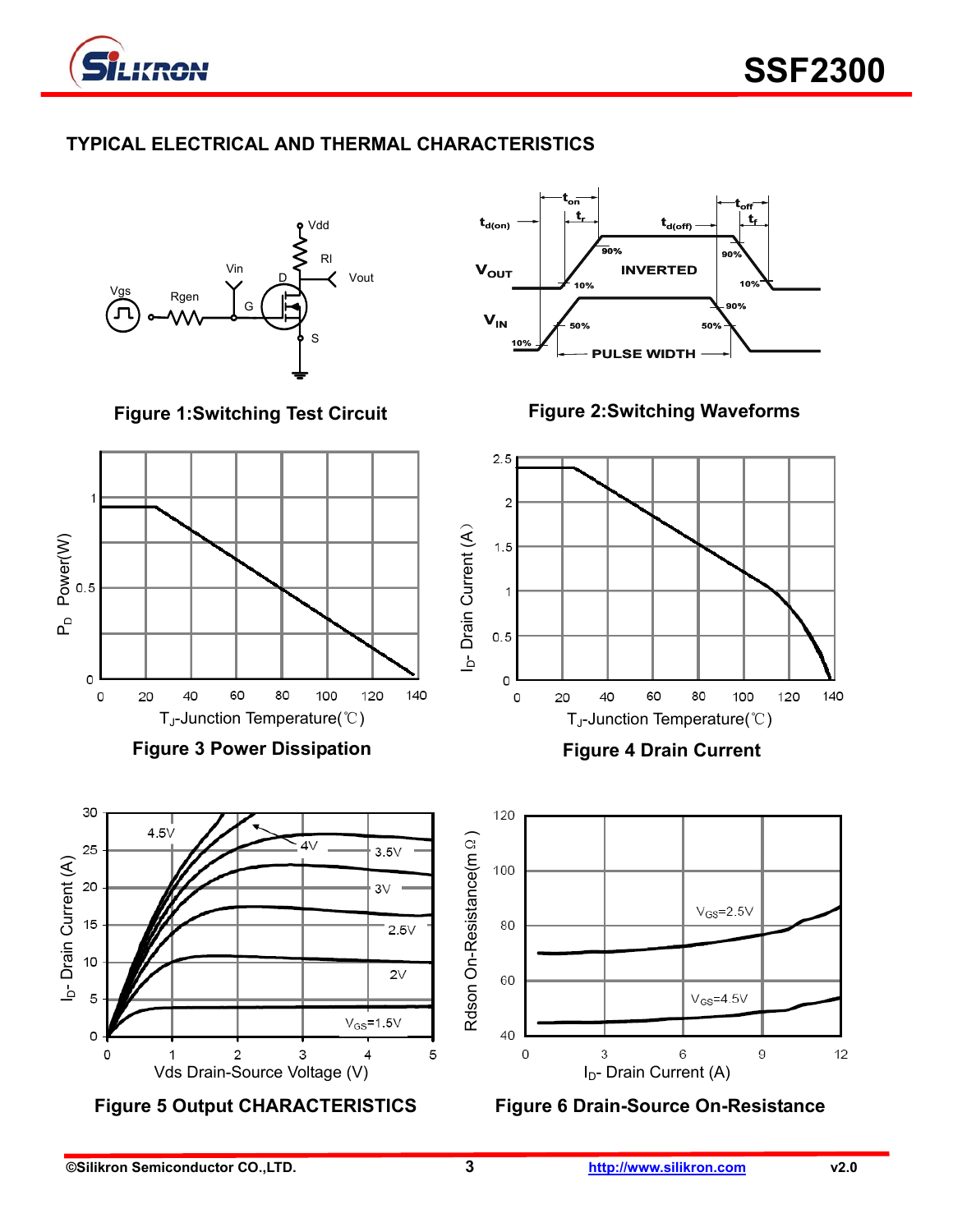

# **EXPLORE THE SSF2300**







**Figure 9 Rdson vs Vgs** 





Figure 7 Transfer Characteristics **Figure 8 Drain-Source On-Resistance** 



**Figure 10 Capacitance vs Vds** 

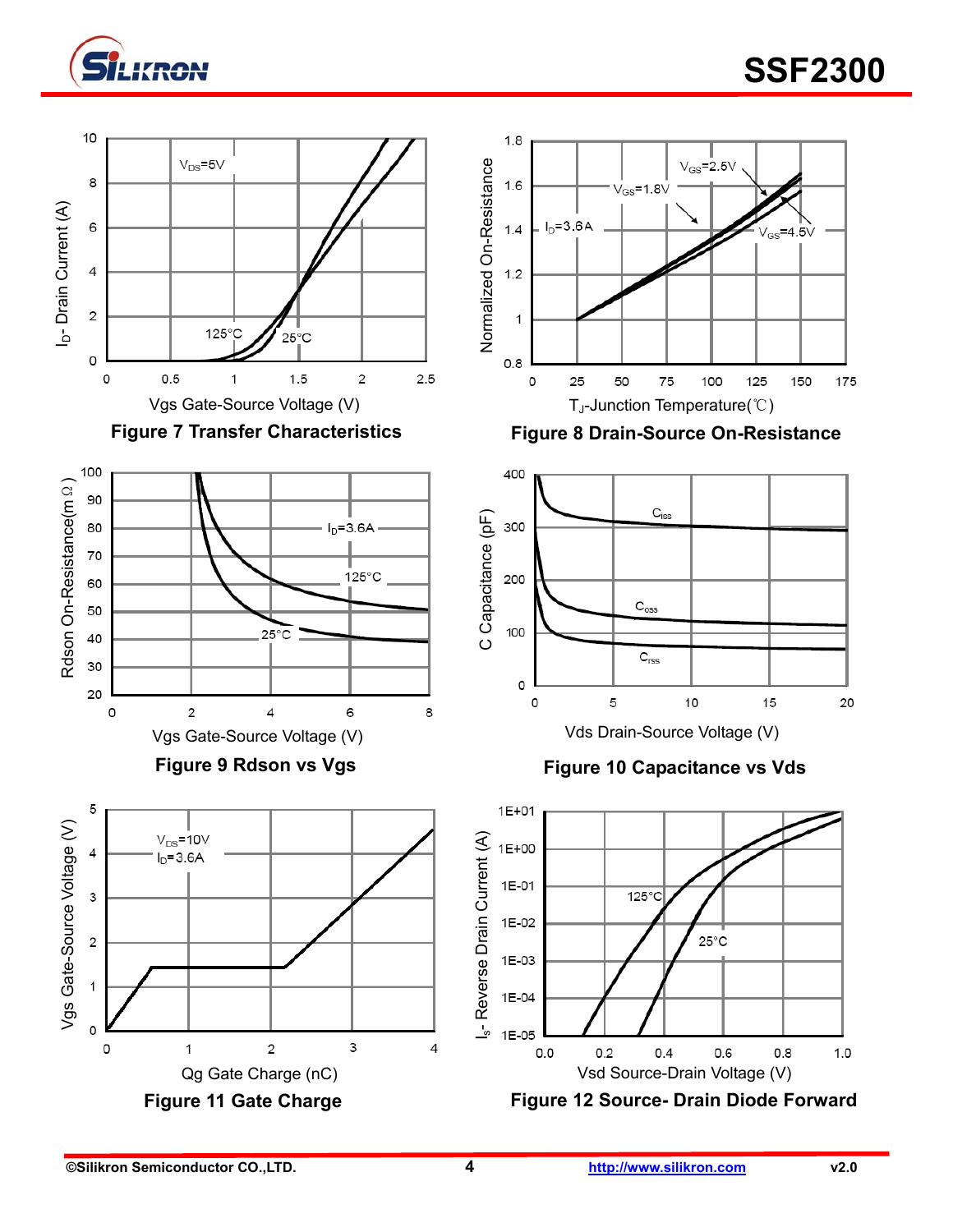







**Figure 14 Normalized Maximum Transient Thermal Impedance**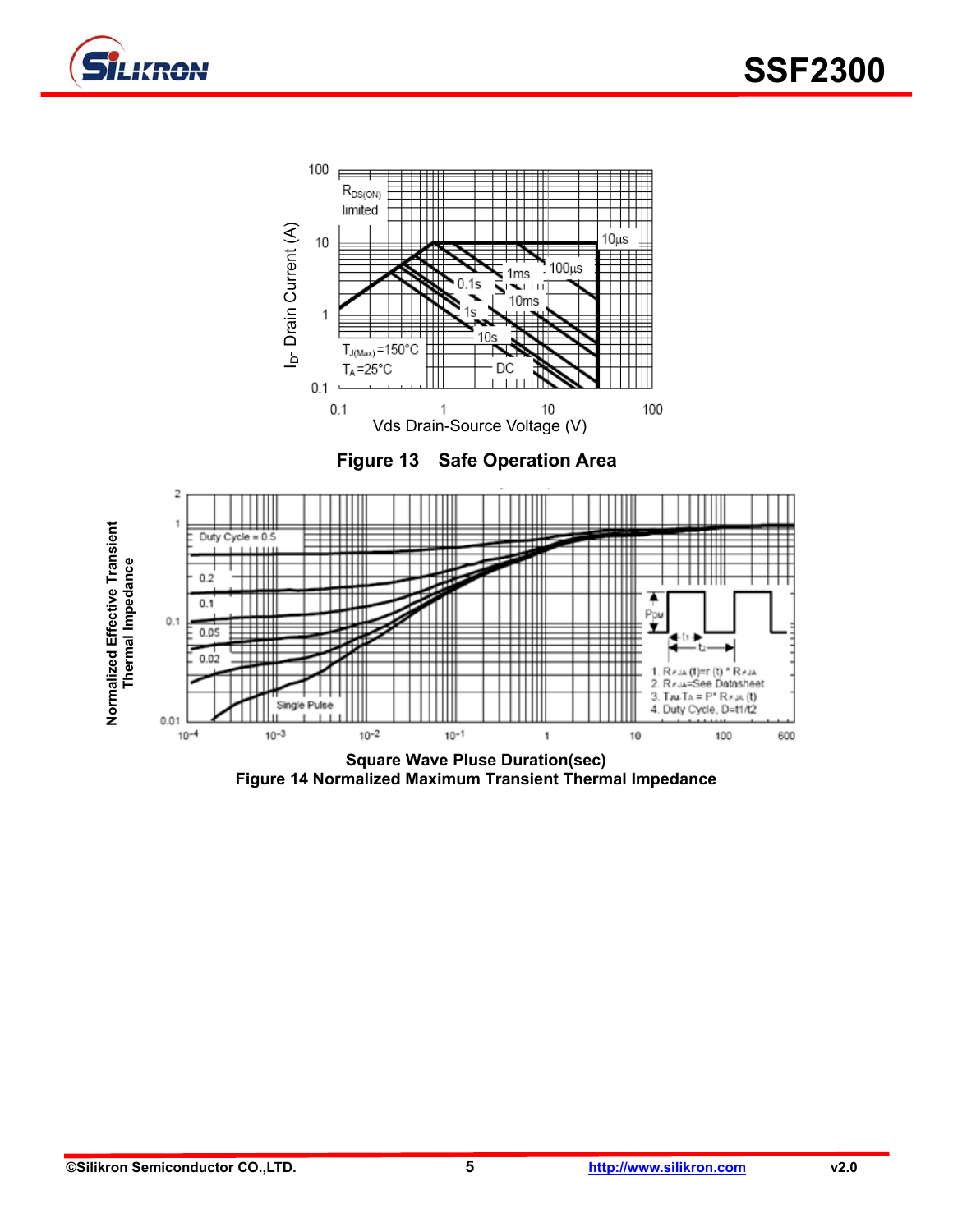

# **SOT-23 PACKAGE INFORMATION**

**Dimensions in Millimeters (UNIT:mm)**





|         | $\theta$ | 0.25 |  |
|---------|----------|------|--|
|         |          |      |  |
| $\bf c$ |          |      |  |

| <b>Symbol</b>  | <b>Dimensions in Millimeters</b> |       |  |  |
|----------------|----------------------------------|-------|--|--|
|                | MIN.                             | MAX.  |  |  |
| A              | 0.900                            | 1.150 |  |  |
| A <sub>1</sub> | 0.000                            | 0.100 |  |  |
| A2             | 0.900                            | 1.050 |  |  |
| b              | 0.300                            | 0.500 |  |  |
| C              | 0.080                            | 0.150 |  |  |
| D              | 2.800                            | 3.000 |  |  |
| E.             | 1.200                            | 1.400 |  |  |
| E <sub>1</sub> | 2.250                            | 2.550 |  |  |
| е              | 0.950TYP                         |       |  |  |
| e1             | 1.800                            | 2.000 |  |  |
| L              | 0.550REF                         |       |  |  |
| L1             | 0.300                            | 0.500 |  |  |
| θ              | 0°                               | 8°    |  |  |

#### **NOTES**

1. All dimensions are in millimeters.

2. Tolerance ±0.10mm (4 mil) unless otherwise specified

3. Package body sizes exclude mold flash and gate burrs. Mold flash at the non-lead sides should be less than 5 mils.

4. Dimension L is measured in gauge plane.

5. Controlling dimension is millimeter, converted inch dimensions are not necessarily exact.